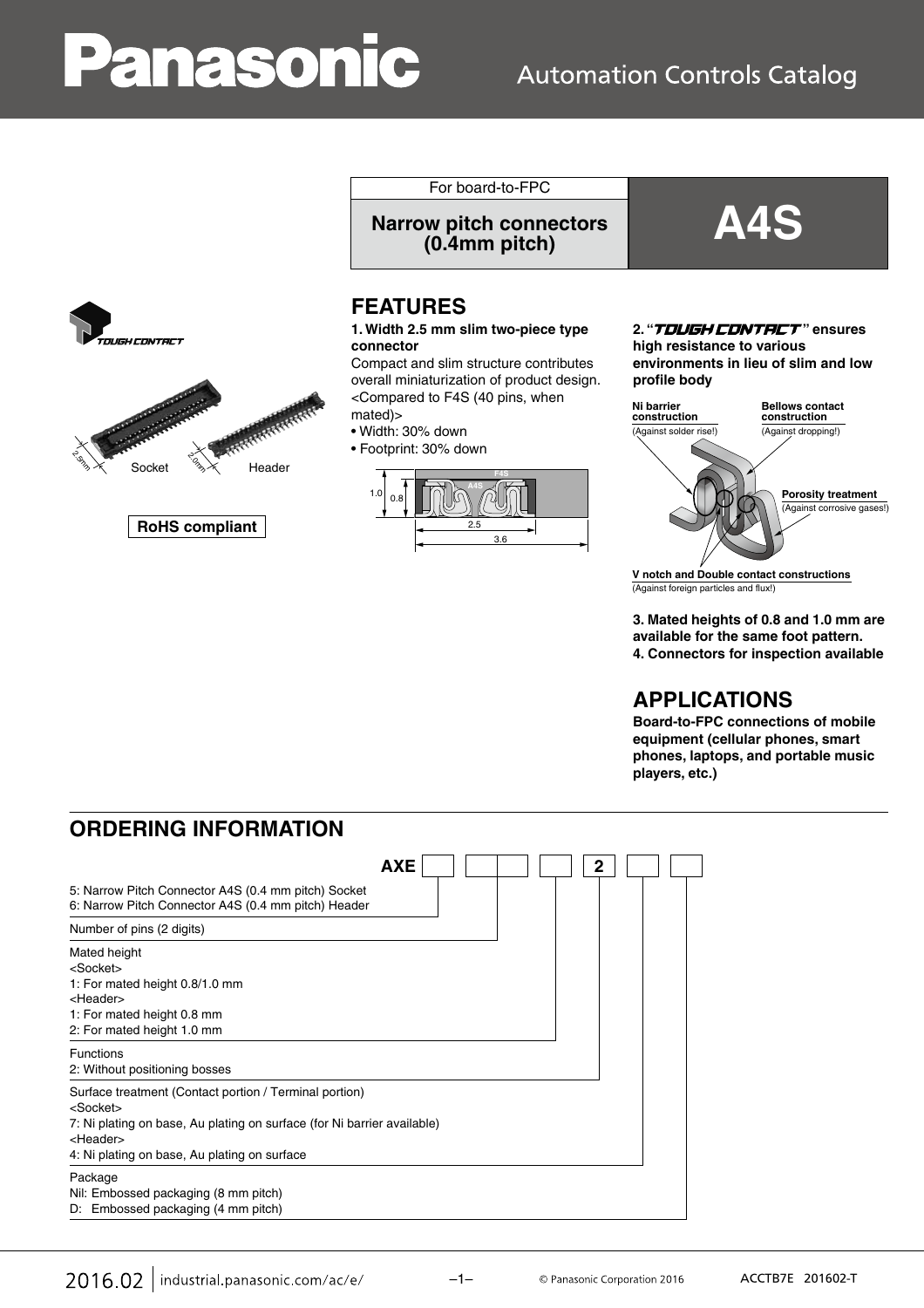## **PRODUCT TYPES**

#### ■ 8 mm pitch embossed packaging

|                   |                |                        | Part number | Packing               |               |  |  |
|-------------------|----------------|------------------------|-------------|-----------------------|---------------|--|--|
| Mated height      | Number of pins | Socket                 | Header      | Inner carton (1-reel) | Outer carton  |  |  |
|                   | 10             | AXE510127              | AXE610124   |                       |               |  |  |
|                   | 12             | AXE512127              | AXE612124   |                       |               |  |  |
|                   | 14             | AXE514127              | AXE614124   |                       |               |  |  |
|                   | 16             | AXE516127              | AXE616124   |                       |               |  |  |
|                   | 18             | AXE518127              | AXE618124   |                       |               |  |  |
|                   | 20             | AXE520127              | AXE620124   |                       |               |  |  |
|                   | 22             | AXE522127              | AXE622124   |                       |               |  |  |
|                   | 24             | AXE524127              | AXE624124   |                       |               |  |  |
|                   | 26             | AXE526127              | AXE626124   |                       |               |  |  |
|                   | 28             | AXE528127              | AXE628124   |                       |               |  |  |
|                   | 30             | AXE530127              | AXE630124   |                       |               |  |  |
| 0.8 <sub>mm</sub> | 32             | AXE532127              | AXE632124   |                       |               |  |  |
|                   | 34             | AXE534127              | AXE634124   |                       |               |  |  |
|                   | 36             | AXE536127              | AXE636124   |                       |               |  |  |
|                   | 40             | AXE540127              | AXE640124   |                       |               |  |  |
|                   | 44             | AXE544127              | AXE644124   |                       |               |  |  |
|                   | 50             | AXE550127              | AXE650124   |                       |               |  |  |
|                   | 54             | AXE554127              | AXE654124   |                       |               |  |  |
|                   | 60             | AXE560127              | AXE660124   | 5,000 pieces          | 10,000 pieces |  |  |
|                   | 64             | AXE564127              | AXE664124   |                       |               |  |  |
|                   | 70             | AXE570127              | AXE670124   |                       |               |  |  |
|                   | 80             | AXE580127              | AXE680124   |                       |               |  |  |
|                   | 10             | AXE510127              | AXE610224   |                       |               |  |  |
|                   | 12             | AXE512127              | AXE612224   |                       |               |  |  |
|                   | 14             | AXE514127              | AXE614224   |                       |               |  |  |
|                   | 20             | AXE520127              | AXE620224   |                       |               |  |  |
|                   | 24             | AXE524127              | AXE624224   |                       |               |  |  |
|                   | 26             | AXE526127              | AXE626224   |                       |               |  |  |
|                   | 30             | AXE530127              | AXE630224   |                       |               |  |  |
| 1.0 <sub>mm</sub> | 32             | AXE532127              | AXE632224   |                       |               |  |  |
|                   | 40             | AXE540127              | AXE640224   |                       |               |  |  |
|                   | 44             | AXE544127              | AXE644224   |                       |               |  |  |
|                   | 50             | AXE550127              | AXE650224   |                       |               |  |  |
|                   | 54             | AXE554127              | AXE654224   |                       |               |  |  |
|                   | 60             | AXE560127              | AXE660224   |                       |               |  |  |
|                   | 70             | AXE570127              | AXE670224   |                       |               |  |  |
|                   | 80             | AXE580127<br>AXE680224 |             |                       |               |  |  |

Notes: 1. Order unit:

For volume production: 1-inner carton (1-reel) units

For samples, please contact our sales office.

2. Please contact us for connectors having a number of pins other than those listed above.

#### ■ 4 mm pitch embossed packaging

|                   |                |            | Part number | Packing               |               |  |  |
|-------------------|----------------|------------|-------------|-----------------------|---------------|--|--|
| Mated height      | Number of pins | Socket     | Header      | Inner carton (1-reel) | Outer carton  |  |  |
|                   | 10             | AXE510127D | AXE610124D  |                       |               |  |  |
|                   | 12             | AXE512127D | AXE612124D  |                       |               |  |  |
|                   | 14             | AXE514127D | AXE614124D  |                       |               |  |  |
|                   | 16             | AXE516127D | AXE616124D  |                       |               |  |  |
|                   | 20             | AXE520127D | AXE620124D  |                       | 30,000 pieces |  |  |
|                   | 24             | AXE524127D | AXE624124D  |                       |               |  |  |
| 0.8 <sub>mm</sub> | 30             | AXE530127D | AXE630124D  | 15,000 pieces         |               |  |  |
|                   | 34             | AXE534127D | AXE634124D  |                       |               |  |  |
|                   | 40             | AXE540127D | AXE640124D  |                       |               |  |  |
|                   | 44             | AXE544127D | AXE644124D  |                       |               |  |  |
|                   | 50             | AXE550127D | AXE650124D  |                       |               |  |  |
|                   | 60             | AXE560127D | AXE660124D  |                       |               |  |  |
|                   | 64             | AXE564127D | AXE664124D  |                       |               |  |  |

Notes: 1. Order unit:

For volume production: 1-inner carton (1-reel) units

For samples, please contact our sales office.

2. Please contact us for connectors having a number of pins other than those listed above.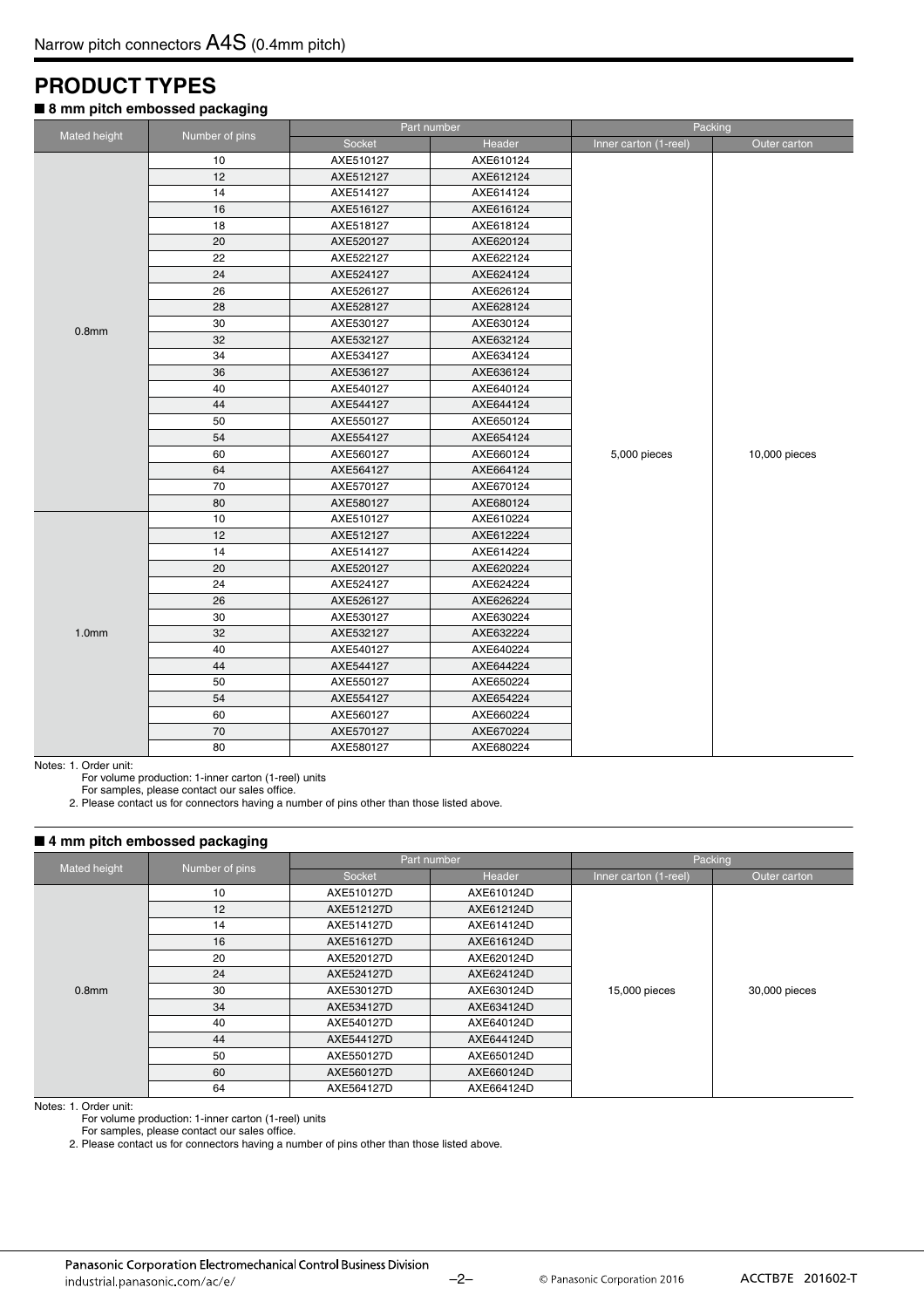## **SPECIFICATIONS**

#### - **Characteristics**

|                                  | Item                                                  | Specifications                                                                                            | Conditions                                                                           |                                                                                                                       |                                                         |  |  |  |
|----------------------------------|-------------------------------------------------------|-----------------------------------------------------------------------------------------------------------|--------------------------------------------------------------------------------------|-----------------------------------------------------------------------------------------------------------------------|---------------------------------------------------------|--|--|--|
|                                  | Rated current                                         | 0.3A/pin contact (Max. 5 A at total pin contacts)                                                         |                                                                                      |                                                                                                                       |                                                         |  |  |  |
|                                  | Rated voltage                                         | 60V AC/DC                                                                                                 |                                                                                      |                                                                                                                       |                                                         |  |  |  |
| Electrical<br>characteristics    | Dielectric strength                                   | 150V AC for 1 min.                                                                                        |                                                                                      | No short-circuiting or damage at a detection current of 1 mA<br>when the specified voltage is applied for one minute. |                                                         |  |  |  |
|                                  | Insulation resistance                                 | Min. 1,000 $M\Omega$ (initial)                                                                            |                                                                                      | Using 250V DC megger (applied for 1 min.)                                                                             |                                                         |  |  |  |
|                                  | Contact resistance                                    | Max. $90m\Omega$                                                                                          |                                                                                      | specified by JIS C 5402.                                                                                              | Based on the contact resistance measurement method      |  |  |  |
|                                  | Composite insertion force                             | Max. 1.200N/pin contact $\times$ pin contacts (initial)                                                   |                                                                                      |                                                                                                                       |                                                         |  |  |  |
| Mechanical                       | Composite removal force                               | Min. 0.165N/pin contact $\times$ pin contacts                                                             |                                                                                      |                                                                                                                       |                                                         |  |  |  |
| characteristics                  | Contact holding force<br>(Socket contact)             | Min. 0.20N/pin contact                                                                                    |                                                                                      | Measuring the maximum force.<br>As the contact is axially pull out.                                                   |                                                         |  |  |  |
|                                  | Ambient temperature                                   | $-55^{\circ}$ C to $+85^{\circ}$ C                                                                        |                                                                                      | No icing or condensation.                                                                                             |                                                         |  |  |  |
|                                  | Soldering heat resistance                             | Peak temperature: 260°C or less (on the surface of<br>the PC board around the connector terminals)        |                                                                                      | Infrared reflow soldering                                                                                             |                                                         |  |  |  |
|                                  |                                                       | 300°C within 5 sec. 350°C within 3 sec.                                                                   |                                                                                      | Soldering iron                                                                                                        |                                                         |  |  |  |
|                                  | Storage temperature                                   | $-55^{\circ}$ C to $+85^{\circ}$ C (product only)<br>$-40^{\circ}$ C to +50 $^{\circ}$ C (emboss packing) | No icing or condensation.                                                            |                                                                                                                       |                                                         |  |  |  |
|                                  |                                                       |                                                                                                           | Conformed to MIL-STD-202F, method 107G                                               |                                                                                                                       |                                                         |  |  |  |
|                                  |                                                       |                                                                                                           | Order                                                                                | Temperature (°C)                                                                                                      | Time (minutes)                                          |  |  |  |
|                                  |                                                       | 5 cvcles.                                                                                                 | $\mathbf{1}$                                                                         | $-55-3$                                                                                                               | 30                                                      |  |  |  |
|                                  | Thermal shock resistance<br>(header and socket mated) | insulation resistance min. $100M\Omega$ .                                                                 | $\overline{2}$                                                                       | - 1                                                                                                                   | Max. 5                                                  |  |  |  |
| Environmental<br>characteristics |                                                       | contact resistance max. 90m $\Omega$                                                                      | 3                                                                                    | $85^{+3}$                                                                                                             | 30                                                      |  |  |  |
|                                  |                                                       |                                                                                                           | 4                                                                                    |                                                                                                                       | Max. 5                                                  |  |  |  |
|                                  |                                                       |                                                                                                           |                                                                                      | $-55-3$                                                                                                               |                                                         |  |  |  |
|                                  | Humidity resistance<br>(header and socket mated)      | 120 hours,<br>insulation resistance min. $100M\Omega$ ,<br>contact resistance max. $90 \text{m}\Omega$    | Conformed to IEC60068-2-78<br>Bath temperature 40°C±2°C.<br>humidity 90% to 95% R.H. |                                                                                                                       |                                                         |  |  |  |
|                                  | Saltwater spray resistance                            | 24 hours.<br>insulation resistance min. $100M\Omega$ ,                                                    |                                                                                      | Conformed to IEC60068-2-11<br>Bath temperature 35°C±2°C,                                                              |                                                         |  |  |  |
|                                  | (header and socket mated)                             | contact resistance max. $90 \text{m}\Omega$                                                               |                                                                                      | saltwater concentration 5%±1%                                                                                         |                                                         |  |  |  |
|                                  | H <sub>2</sub> S resistance                           | 48 hours.                                                                                                 |                                                                                      | Bath temperature 40°C±2°C.<br>gas concentration 3 ppm ±1 ppm,                                                         |                                                         |  |  |  |
|                                  | (header and socket mated)                             | contact resistance max. $90 \text{m}\Omega$                                                               |                                                                                      | humidity 75% to 80% R.H.                                                                                              |                                                         |  |  |  |
| Lifetime<br>characteristics      | Insertion and removal life                            | 30 times                                                                                                  | hours                                                                                |                                                                                                                       | Repeated insertion and removal speed of max. 200 times/ |  |  |  |
| Unit weight                      |                                                       | 20 pin contacts Socket: 0.02 g Header: 0.01 g                                                             |                                                                                      |                                                                                                                       |                                                         |  |  |  |

#### - **Material and surface treatment**

| Part name           | <b>Material</b>        | Surface treatment                                                                                                                                                                                                                                                                                                                                                                                                                            |
|---------------------|------------------------|----------------------------------------------------------------------------------------------------------------------------------------------------------------------------------------------------------------------------------------------------------------------------------------------------------------------------------------------------------------------------------------------------------------------------------------------|
| Molded<br>portion   | LCP resin<br>(UL94V-0) | $\overline{\phantom{a}}$                                                                                                                                                                                                                                                                                                                                                                                                                     |
| Contact and<br>Post | Copper alloy           | Contact portion: Base: Ni plating Surface: Au plating<br>Terminal portion: Base: Ni plating Surface: Au plating (except the terminal tips)<br>The socket terminals close to the portion to be soldered have nickel barriers (exposed nickel portions).<br>Soldering terminals: Sockets: Base: Ni plating Surface: Pd+Au flash plating (except the terminal tips)<br>Headers: Base: Ni plating Surface: Au plating (except the terminal tips) |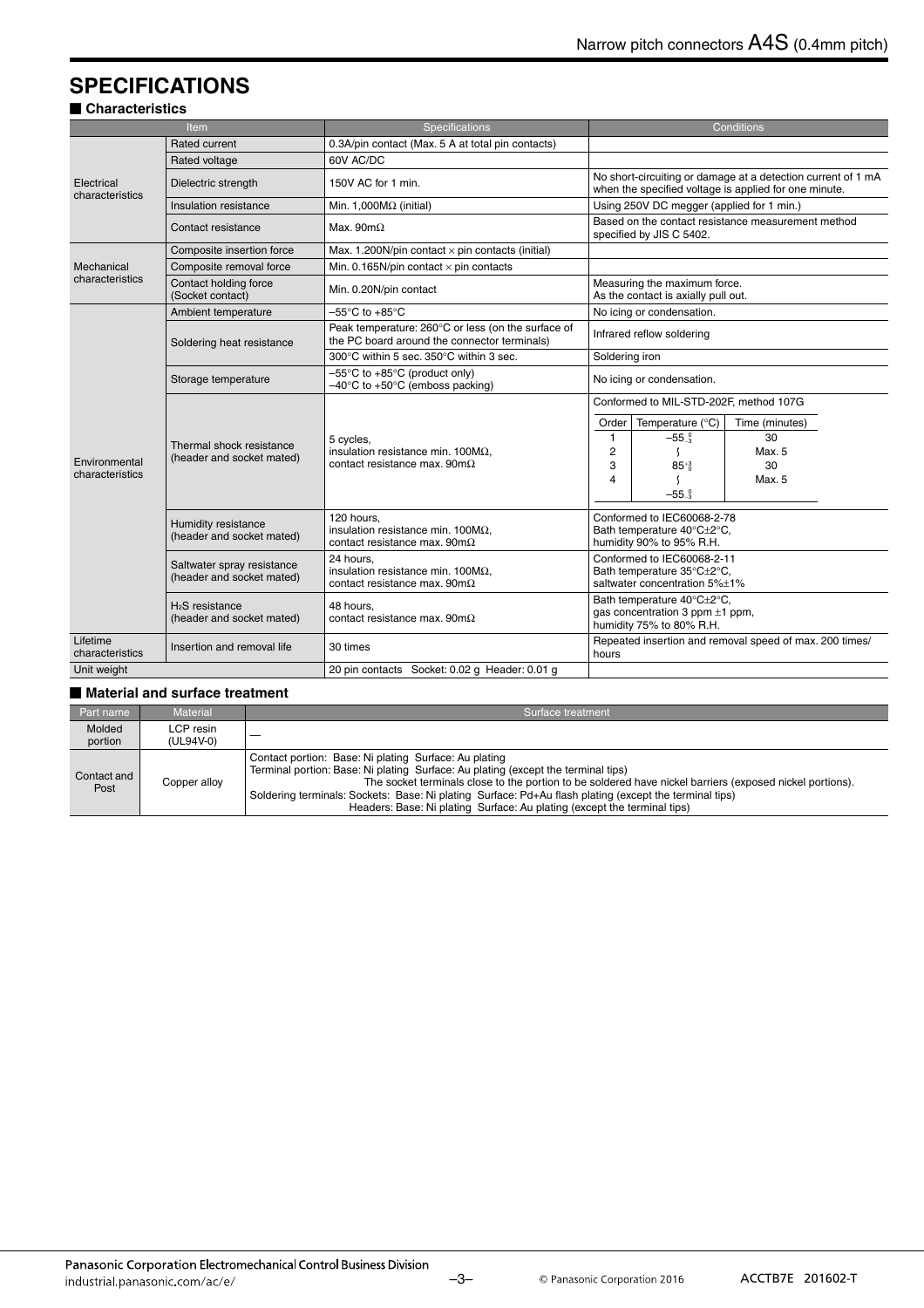**DIMENSIONS** (Unit: mm) The CAD data of the products with a **CAD Data** mark can be downloaded from: http://industrial.panasonic.com/ac/e/ ■ Socket (Mated height: 0.8 mm/1.0 mm)

#### **CAD Data**





Note: Since the soldering terminals has a single-piece construction, sections Y and Z are electrically connected.





General tolerance: ±0.2

#### Dimension table (mm)

| Number of pins/<br>dimension | $\overline{A}$ | B     | $\mathsf{C}$ |
|------------------------------|----------------|-------|--------------|
| 10                           | 4.50           | 1.60  | 3.40         |
| 12                           | 4.90           | 2.00  | 3.80         |
| 14                           | 5.30           | 2.40  | 4.20         |
| 16                           | 5.70           | 2.80  | 4.60         |
| 18                           | 6.10           | 3.20  | 5.00         |
| 20                           | 6.50           | 3.60  | 5.40         |
| 22                           | 6.90           | 4.00  | 5.80         |
| 24                           | 7.30           | 4.40  | 6.20         |
| 26                           | 7.70           | 4.80  | 6.60         |
| 28                           | 8.10           | 5.20  | 7.00         |
| 30                           | 8.50           | 5.60  | 7.40         |
| 32                           | 8.90           | 6.00  | 7.80         |
| 34                           | 9.30           | 6.40  | 8.20         |
| 36                           | 9.70           | 6.80  | 8.60         |
| 40                           | 10.50          | 7.60  | 9.40         |
| 44                           | 11.30          | 8.40  | 10.20        |
| 50                           | 12.50          | 9.60  | 11.40        |
| 54                           | 13.30          | 10.40 | 12.20        |
| 60                           | 14.50          | 11.60 | 13.40        |
| 64                           | 15.30          | 12.40 | 14.20        |
| 70                           | 16.50          | 13.60 | 15.40        |
| 80                           | 18.50          | 15.60 | 17.40        |

#### Dimension table (mm)

| Number of pins/<br>dimension | A     | B     | C     |
|------------------------------|-------|-------|-------|
| 10                           | 3.80  | 1.60  | 3.20  |
| 12                           | 4.20  | 2.00  | 3.60  |
| 14                           | 4.60  | 2.40  | 4.00  |
| 16                           | 5.00  | 2.80  | 4.40  |
| 18                           | 5.40  | 3.20  | 4.80  |
| 20                           | 5.80  | 3.60  | 5.20  |
| 22                           | 6.20  | 4.00  | 5.60  |
| 24                           | 6.60  | 4.40  | 6.00  |
| 26                           | 7.00  | 4.80  | 6.40  |
| 28                           | 7.40  | 5.20  | 6.80  |
| 30                           | 7.80  | 5.60  | 7.20  |
| 32                           | 8.20  | 6.00  | 7.60  |
| 34                           | 8.60  | 6.40  | 8.00  |
| 36                           | 9.00  | 6.80  | 8.40  |
| 40                           | 9.80  | 7.60  | 9.20  |
| 44                           | 10.60 | 8.40  | 10.00 |
| 50                           | 11.80 | 9.60  | 11.20 |
| 54                           | 12.60 | 10.40 | 12.00 |
| 60                           | 13.80 | 11.60 | 13.20 |
| 64                           | 14.60 | 12.40 | 14.00 |
| 70                           | 15.80 | 13.60 | 15.20 |
| 80                           | 17.80 | 15.60 | 17.20 |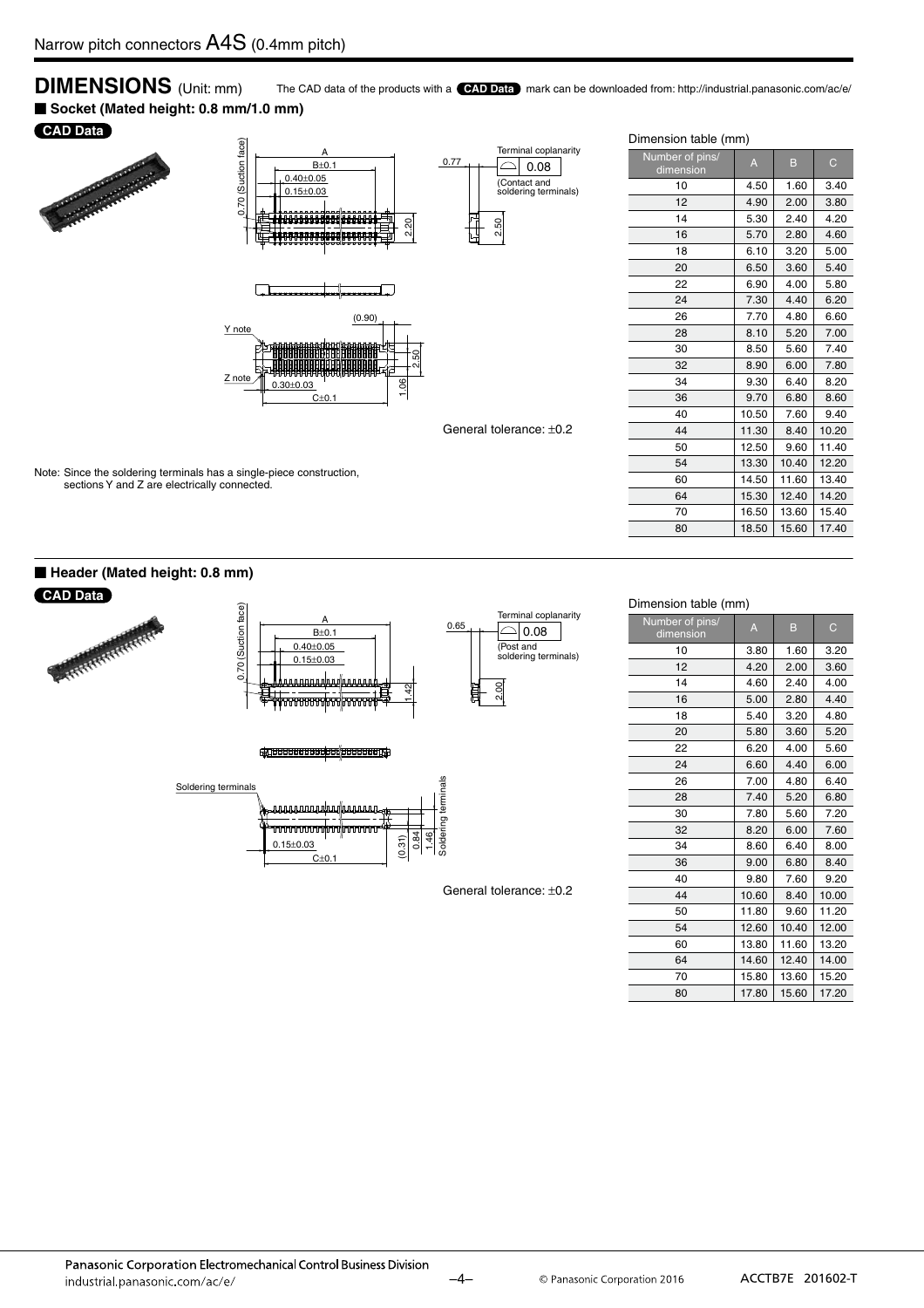#### ■ Header (Mated height: 1.0 mm)



#### **Socket and Header are mated**



#### ■ Specifications for taping

(In accordance with JIS C 0806-3:1999. However, not applied to the mounting-hole pitch of some connectors.)

#### **• 8 mm pitch embossed packaging**



#### **• 4 mm pitch embossed packaging**



**Specifications for the plastic reel** (In accordance with EIAJ ET-7200B.)

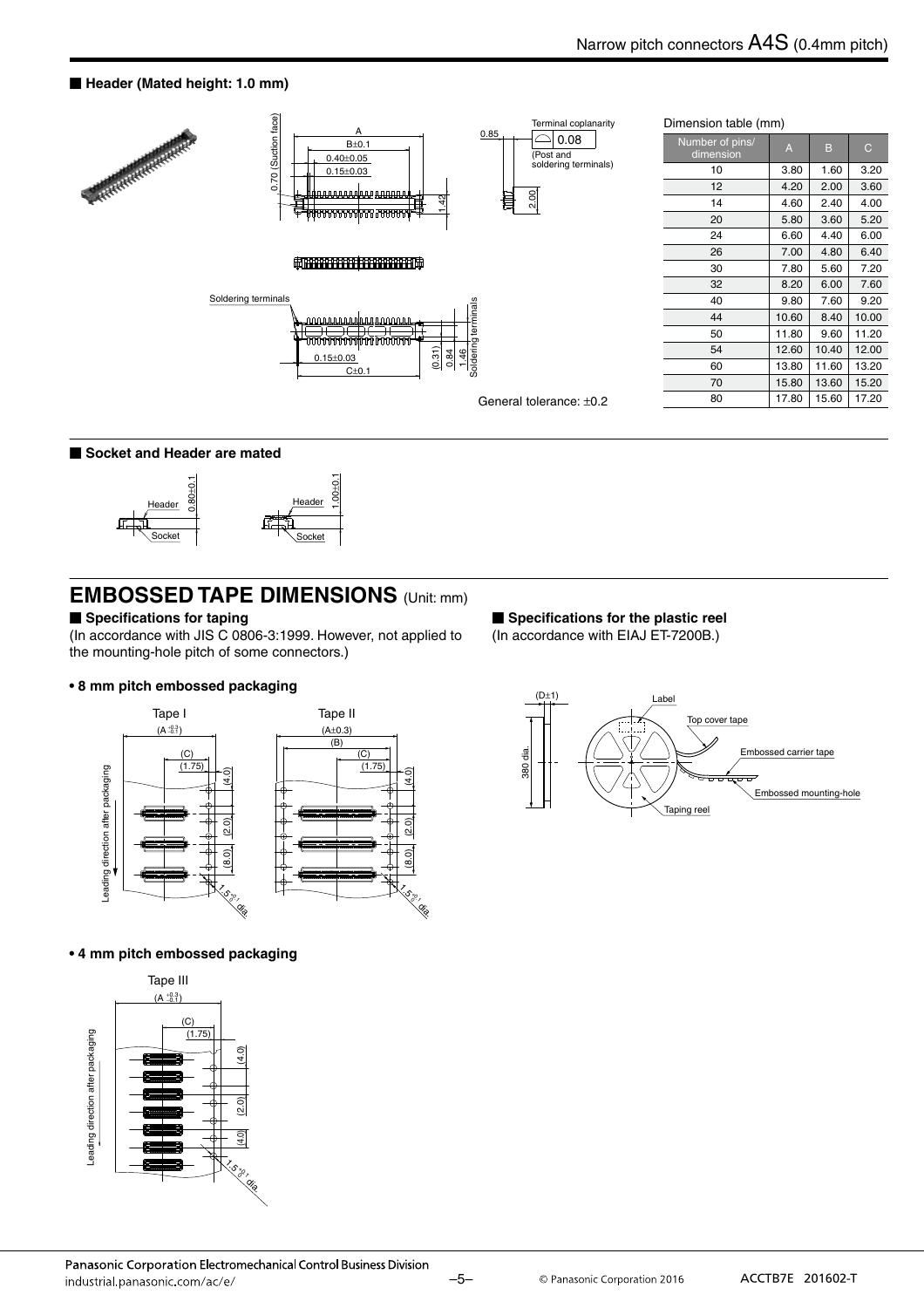#### **Dimension table (Unit: mm)**

#### • 8 mm pitch embossed packaging

|                                   | --             |                |      |      |      |      |                   |
|-----------------------------------|----------------|----------------|------|------|------|------|-------------------|
| Type/Mated height <sup>1</sup>    | Number of pins | Type of taping |      |      |      |      | Quantity per reel |
| Common for sockets<br>and headers | Max. 24        | Tape i         | 16.0 |      | ۵. / | . -  | 5,000             |
|                                   | 26 to 70       | Tape I         | 24.0 |      | 11.5 | 25.4 | 5,000             |
| $0.8$ mm/1.0 mm                   | 80             | Tape II        | 32.0 | 28.4 | 14.2 | 33.4 | 5,000             |

#### • 4 mm pitch embossed packaging

| Tvpe/Mated height  | r of pins'<br>Number <sup>e</sup> | of tapinc ؛ |      |                     |      | per reel<br>vuannu |
|--------------------|-----------------------------------|-------------|------|---------------------|------|--------------------|
| Common for sockets | Max. 24                           | Tape III    | 16.0 | - -<br>$\cdot\cdot$ | . -  | 15,000             |
| and headers 0.8 mm | 30 to 64                          | Tape III    | 24.0 |                     | 25.4 | 15,000             |

#### ■ Connector orientation with respect to embossed tape feeding direction

| Гуре<br><b>Direction</b><br>of tape progress |        |                                                                                                         | Common for A4S |                                                                                         |
|----------------------------------------------|--------|---------------------------------------------------------------------------------------------------------|----------------|-----------------------------------------------------------------------------------------|
|                                              | Socket |                                                                                                         | Header         |                                                                                         |
|                                              |        | 188888888888 <b>888888</b><br><del>᠄₽₽₽₽₽₽₽₽₽₽₽₽</del> ₽₽₽₽₽₽₽₽<br>************************************ |                | <del>╒</del> ╼┸╂╂╂╂╂╂╂╂╂╂╂╂┦╟╊╂╂╂╂╂╊ <i>═</i> ╕<br><del>ŰĔĔŊŊŊŊŊŊŊŊŊŊŊŊŊŊŊŊŊŊŊŊŊŊ</del> |

Note: There is no indication on this product regarding top-bottom or left-right orientation.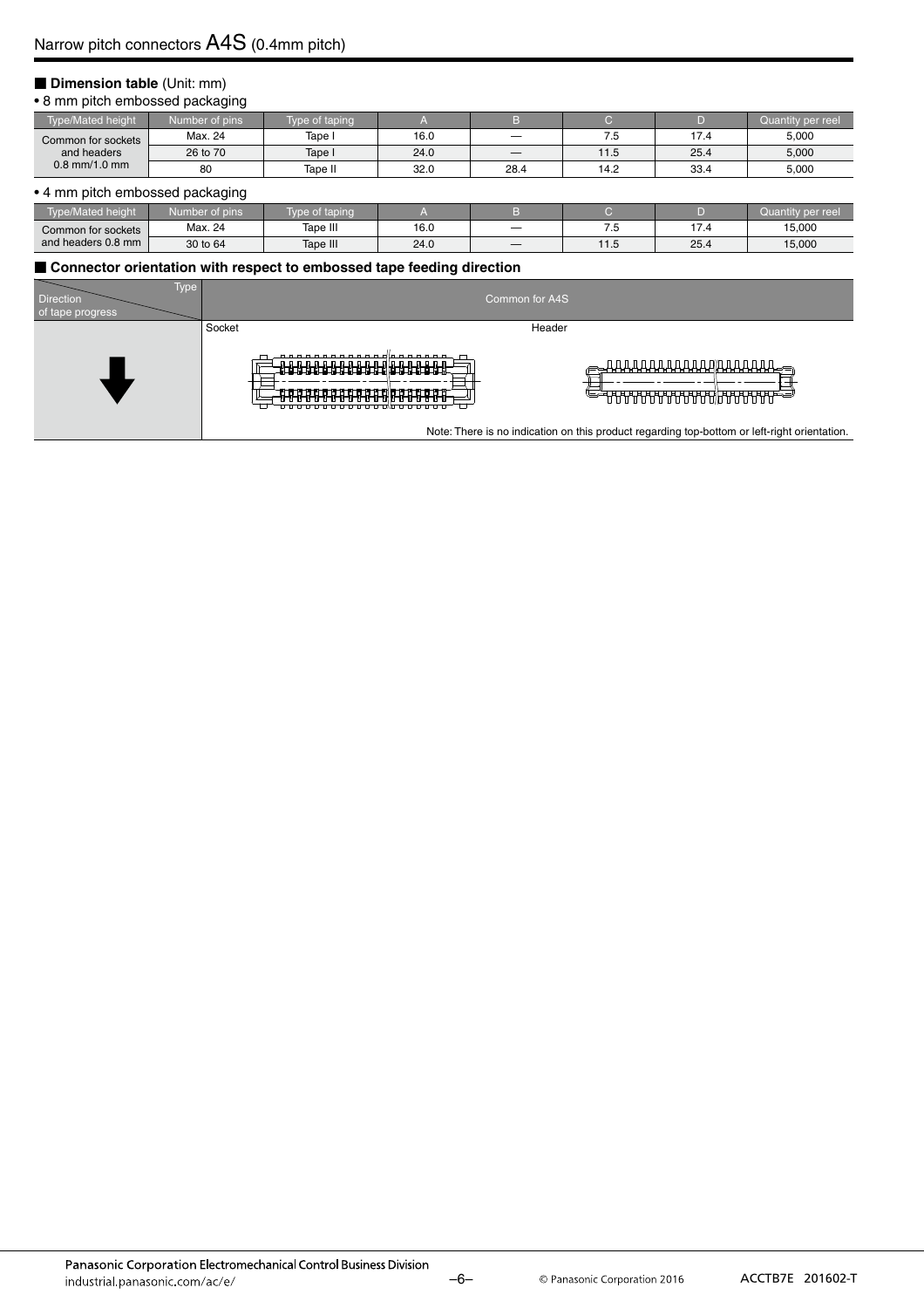

## **A4S Connectors for inspection usage (0.4mm pitch)**



**FEATURES**

**1. 3,000 mating and unmating cycles 2. Same external dimensions and foot pattern as standard type.**

**3. Improved mating**

Insertion and removal easy due to a is made possible by a simple locking structure design.

## **APPLICATIONS**

Ideal for module unit inspection and equipment assembly inspection Note: Mating retention force cannot be warranted. Please avoid using for applications other

**RoHS compliant**

## **TABLE OF PRODUCT TYPES**

#### ✩: Available for sale

| --<br>name<br>ЧЮ.<br>ollic |      | Number of pins     |            |     |              |      |                 |    |          |    |    |      |     |    |    |      |    |    |    |    |    |    |
|----------------------------|------|--------------------|------------|-----|--------------|------|-----------------|----|----------|----|----|------|-----|----|----|------|----|----|----|----|----|----|
| A4S                        | 10   | - 10<br>. <u>.</u> |            | 16  | $\circ$<br>۰ | 20   | ററ<br><u>__</u> | 24 | 26<br>__ | 28 | 30 | 32   | -34 | 36 | 40 | 44   | 50 | 54 | 60 | 64 | 70 | 80 |
| for inspection             | $-1$ | and hour           | <b>___</b> | $-$ | $-1$         | $-1$ | $-1$            | 57 |          | 一  |    | $-1$ |     | 77 |    | $-1$ | -  |    |    |    |    |    |

Notes: 1. Please inquire about number of pins other than those shown above.

2. Please inquire with us regarding availability.

3. Please keep the minimum order quantities no less than 50 pieces per lot.

4. Please inquire if further information is needed.

## **PRODUCT TYPES**

|        | Specifications <sup>'</sup>                                                                                                             | Part No.  |               | <b>Specifications</b> | Part No. |  |  |  |  |  |
|--------|-----------------------------------------------------------------------------------------------------------------------------------------|-----------|---------------|-----------------------|----------|--|--|--|--|--|
| Socket | Without positioning bosses                                                                                                              | AXE5E**26 | <b>Header</b> | AXE6E**26             |          |  |  |  |  |  |
|        | Note: When placing an order, substitute the "*" (asterisk) in the above part number with the number of pins for the specific connector. |           |               |                       |          |  |  |  |  |  |

## **NOTES**

#### - **Recommended PC board and metal mask patterns**

Connectors are mounted with high pitch density, intervals of 0.35 mm, 0.4 mm or 0.5 mm.

In order to reduce solder and flux rise, solder bridges and other issues make sure the proper levels of solder is used. The figures to the right are recommended metal mask patterns. Please use them as a reference.

## **• Socket (Mated height: 0.8mm/1.0mm)**

Recommended PC board pattern (TOP VIEW)







#### **• Header (Mated height: 0.8mm/1.0mm)** Recommended PC board pattern (TOP VIEW)



Recommended metal mask pattern Metal mask thickness: When 120μm (Terminal opening ratio: 70%) (Metal-part opening ratio: 100%)



Please refer to the latest product specifications when designing your product.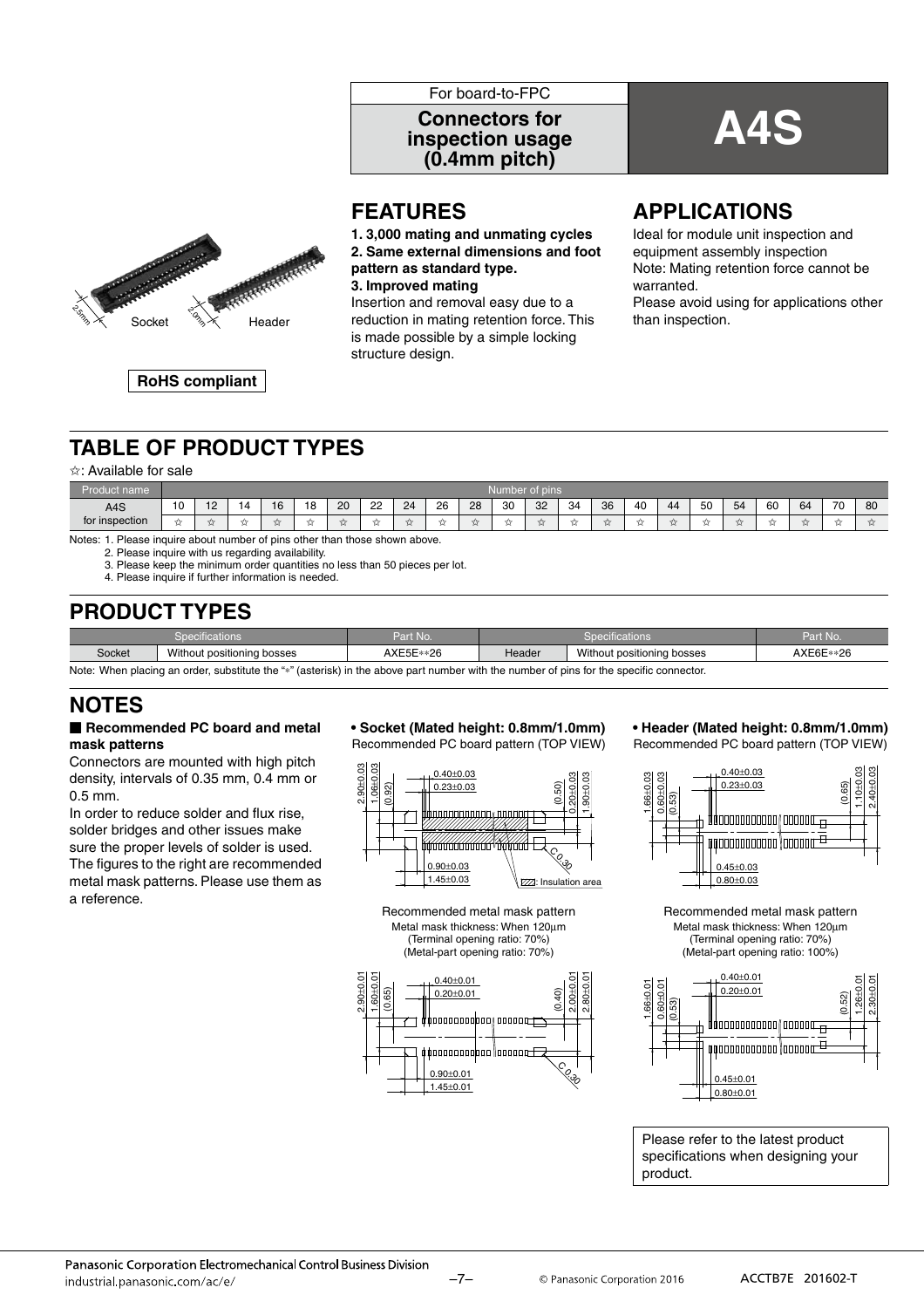## **For board-to-board/board-to-FPC Notes on Using Narrow pitch Connectors/ High Current Connectors**

## **About safety Remarks**

1) Do not use these connectors beyond the specification sheets. The usage outside of specified rated current, dielectric strength, and environmental conditions and so on may cause circuitry damage via abnormal heating, smoke, and fire.

2) In order to avoid accidents, your thorough specification review is appreciated.

Please contact us if your usage is out of the specifications. Otherwise, Panasonic Corporation cannot guarantee the quality and reliability.

3) Panasonic Corporation is consistently striving to improve quality and reliability. However, the fact remains that electrical components and devices generally cause failures at a given statistical probability. Furthermore, their durability varies with use environments or use conditions. In this respect, please check for actual electrical components and devices under actual conditions before use.

Continued usage in a state of degraded condition may cause the deteriorated insulation, thus result in abnormal heat, smoke or firing. Please carry out safety design and periodic maintenance including redundancy design, design for fire spread prevention, and design for malfunction prevention so that no accidents resulting in injury or death, fire accidents, or social damage will be caused as a result of failure of the products or ending life of the products.

## **Regarding the design of devices and PC board patterns**

1) When using the board to board connectors, do not connect a pair of board with multiple connectors. Otherwise, misaligned connector positions may cause mating failure or product breakage.

2) With mounting equipment, there may be up to a  $\pm 0.2$  to 0.3-mm error in positioning. Be sure to design PC boards and patterns while taking into consideration the performance and abilities of the required equipment. 3) Some connectors have tabs embossed on the body to aid in positioning. When using these connectors, make sure that the PC board is designed with positioning

holes to match these tabs. 4) To ensure the required mechanical strength when soldering the connector terminals, make sure the PC board meets recommended PC board pattern design dimensions given.

5) PC board Control the thicknesses of the coverlay and adhesive to prevent poor soldering. This connector has no stand-off.

Therefore, minimize the thickness of the coverlay, etc. so as to prevent the occurrence of poor soldering. 6) For all connectors of the narrow pitch series, to prevent the PC board from coming off during vibrations or impacts, and to prevent loads from falling directly on the soldered portions, be sure to design some means to fix the PC board in place.

#### **Example) Secure in place with screws**



When connecting PC boards, take appropriate measures to prevent the connector from coming off.

7) When mounting connectors on a FPC board:

• When the connector soldered to FPC is mated or unmated, solder detachment may occur by the force to the terminals. Connector handling is recommended in

the condition when the reinforcing plate is attached to the backside of FPC where the connector is mounted. The external dimension of the reinforcing plate is recommended to be larger than the dimension of "PC board recommended process pattern" (extended dimension of one side is approximately 0.5 to 1.0 mm). The materials and thickness of the reinforcing plate are glass epoxy or polyimide (thickness 0.2 - 0.3 mm) or SUS (thickness 0.1 - 0.2 mm).

• As this connector has temporary locking structure, the connector mating may be separated by the dropping impact depend on the size, weight or bending force of the FPC. Please consider the measures at usage to prevent the mating separation.

8) The narrow pitch connector series is designed to be compact and thin. Although ease of handling has been taken into account, take care when mating the connectors, as displacement or angled mating could damage or deform the connector.

## **Regarding the selection of the connector placement machine and the mounting procedures**

1) Select the placement machine taking into consideration the connector height, required positioning accuracy, and packaging conditions.

2) Be aware that if the chucking force of the placement machine is too great, it may deform the shape of the connector body or connector terminals.

3) Be aware that during mounting, external forces may be applied to the connector contact surfaces and terminals and cause deformations.

4) Depending on the size of the connector being used, self alignment may not be possible. In such cases, be sure to carefully position the terminal with the PC board pattern.

5) The positioning bosses give an approximate alignment for positioning on the PC board. For accurate positioning of the connector when mounting it to the PC board, we recommend using an automatic positioning machine.

6) In case of dry condition, please note the occurrence of static electricity. The product may be adhered to the embossed carrier tape or the cover tape in dry condition.

Recommended humidity is from 40%RH to 60%RH and please remove static electricity by ionizer in manufacturing process.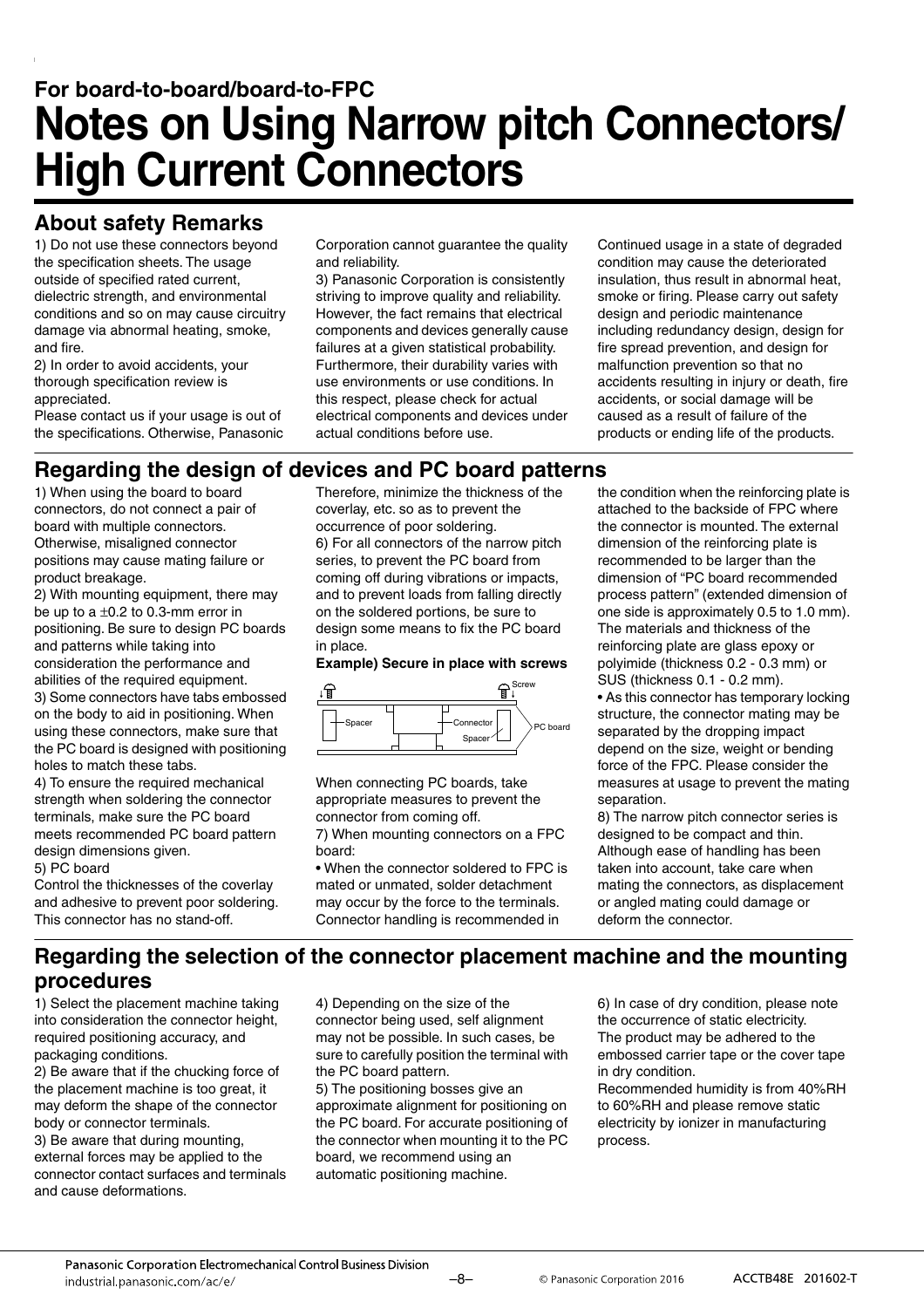#### **Regarding soldering** ■ Reflow soldering

1) Measure the recommended profile temperature for reflow soldering by placing a sensor on the PC board near the connector surface or terminals. (Please refer to the specification for detail because the temperature setting differs by products.)

2) As for cream solder printing, screen printing is recommended.

3) When setting the screen opening area and PC board foot pattern area, refer the recommended PC board pattern and window size of metal mask on the specification sheet, and make sure that the size of board pattern and metal mask at the base of the terminals are not increased.

4) Please pay attentions not to provide too much solder. It makes miss mating because of interference at soldering portion when mating.



5) When mounting on both sides of the PC board and the connector is mounting on the underside, use adhesives or other means to ensure the connector is properly fixed to the PC board. (Double reflow soldering on the same side is possible.)

6) The condition of solder or flux rise and wettability varies depending on the type of solder and flux. Solder and flux characteristics should be taken into consideration and also set the reflow temperature and oxygen level.

7) Do not use resin-containing solder. Otherwise, the contacts might be firmly fixed.

8) Soldering conditions

Please use the reflow temperature profile conditions recommended below for reflow soldering. Please contact us before using a temperature profile other than that described below (e.g. lead-free solder).

• Narrow pitch connectors (except P8 type)



• Narrow pitch connector (P8)



For products other than the ones above, please refer to the latest product specifications.

9) The temperature profiles given in this catalog are values measured when using the connector on a resin-based PC board. When performed reflow soldering on a metal board (iron, aluminum, etc.) or a metal table to mount on a FPC, make sure there is no deformation or discoloration of the connector before mounting.

10) Consult us when using a screenprinting thickness other than that recommended.

#### ■**Hand soldering**

1) Set the soldering iron so that the tip temperature is less than that given in the table below.

#### Table A

| Product name        | Soldering iron temperature                           |
|---------------------|------------------------------------------------------|
| SMD type connectors | $300^{\circ}$ C within 5 sec.<br>350°C within 3 sec. |

2) Do not allow flux to spread onto the connector leads or PC board. This may lead to flux rising up to the connector inside.

3) Touch the soldering iron to the foot pattern. After the foot pattern and connector terminal are heated, apply the solder wire so it melts at the end of the connector terminals.



4) Be aware that soldering while applying a load on the connector terminals may cause improper operation of the connector.

5) Thoroughly clean the soldering iron. 6) Flux from the solder wire may get on the contact surfaces during soldering operations. After soldering, carefully check the contact surfaces and clean off any solder before use.

7) These connector is low profile type. If too much solder is supplied for hand soldering, It makes miss mating because of interference at soldering portion. Please pay attentions.

#### ■ Solder reworking

1) Finish reworking in one operation.

2) In case of soldering rework of bridges. Don't use supplementary solder flux. Doing so may cause contact problems by flux.

3) Keep the soldering iron tip temperature below the temperature given in Table A.

## **Handling Single Components**

1) Make sure not to drop or allow parts to fall from work bench. 2) Excessive force applied to the terminals could cause warping, come out, or weaken the adhesive strength of the solder. Handle with care.

3) Do not insert or remove the connector when it is not soldered. Forcibly applied external pressure on the terminals can weaken the adherence of the terminals to the molded part or cause the terminals to lose their evenness.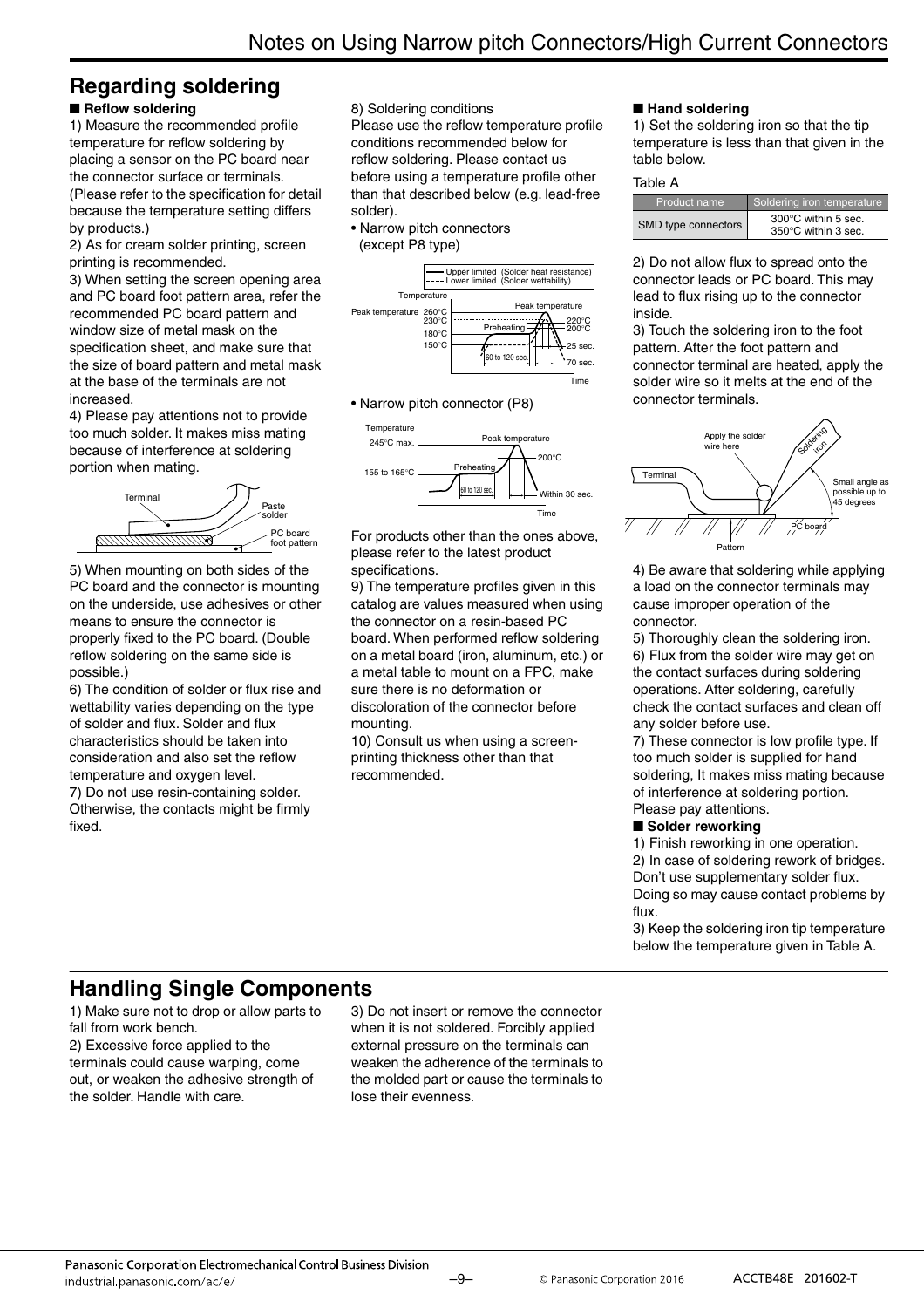## **Precautions for mating**

This product is designed with ease of handling. However, in order to prevent the deformation or damage of contacts and molding, take care and do not mate the connectors as shown right.



## **Cleaning flux from PC board**

There is no need to clean this product. If cleaning it, pay attention to the following points to prevent the negative effect to the product.

1) Keep the cleaning solvent clean and prevent the connector contacts from contamination.

2) Some cleaning solvents are strong and they may dissolve the molded part and characters, so pure water passed liquid solvent is recommended.

## **Handling the PC board after mounting the connector**

When cutting or bending the PC board after mounting the connector, be careful that the soldered sections are subjected to excessive force.

The soldered areas should not be subjected to force

## **Storage of connectors**

1) To prevent problems from voids or air pockets due to heat of reflow soldering, avoid storing the connectors in areas of high humidity.

2) Depending on the connector type, the color of the connector may vary from connector to connector depending on when it is produced.

Some connectors may change color slightly if subjected to ultraviolet rays during storage. This is normal and will not affect the operation of the connector. 3) When storing the connectors with the PC boards assembled and components alreeady set, be careful not to stack them up so the connectors are subjected to

excessive forces.

4) Avoid storing the connectors in locations with excessive dust. The dust may accumulate and cause improper connections at the contact surfaces.

## **Other Notes**

1) Do not remove or insert the electrified connector (in the state of carrying current or applying voltage).

2) Dropping of the products or rough mishandling may bend or damage the terminals and possibly hinder proper reflow soldering.

3) Before soldering, try not to insert or remove the connector more than absolutely necessary.

4) When coating the PC board after soldering the connector to prevent the deterioration of insulation, perform the coating in such a way so that the coating does not get on the connector. 5) There may be variations in the colors

of products from different production lots. This is normal.

6) The connectors are not meant to be used for switching.

7) Product failures due to condensation are not covered by warranty.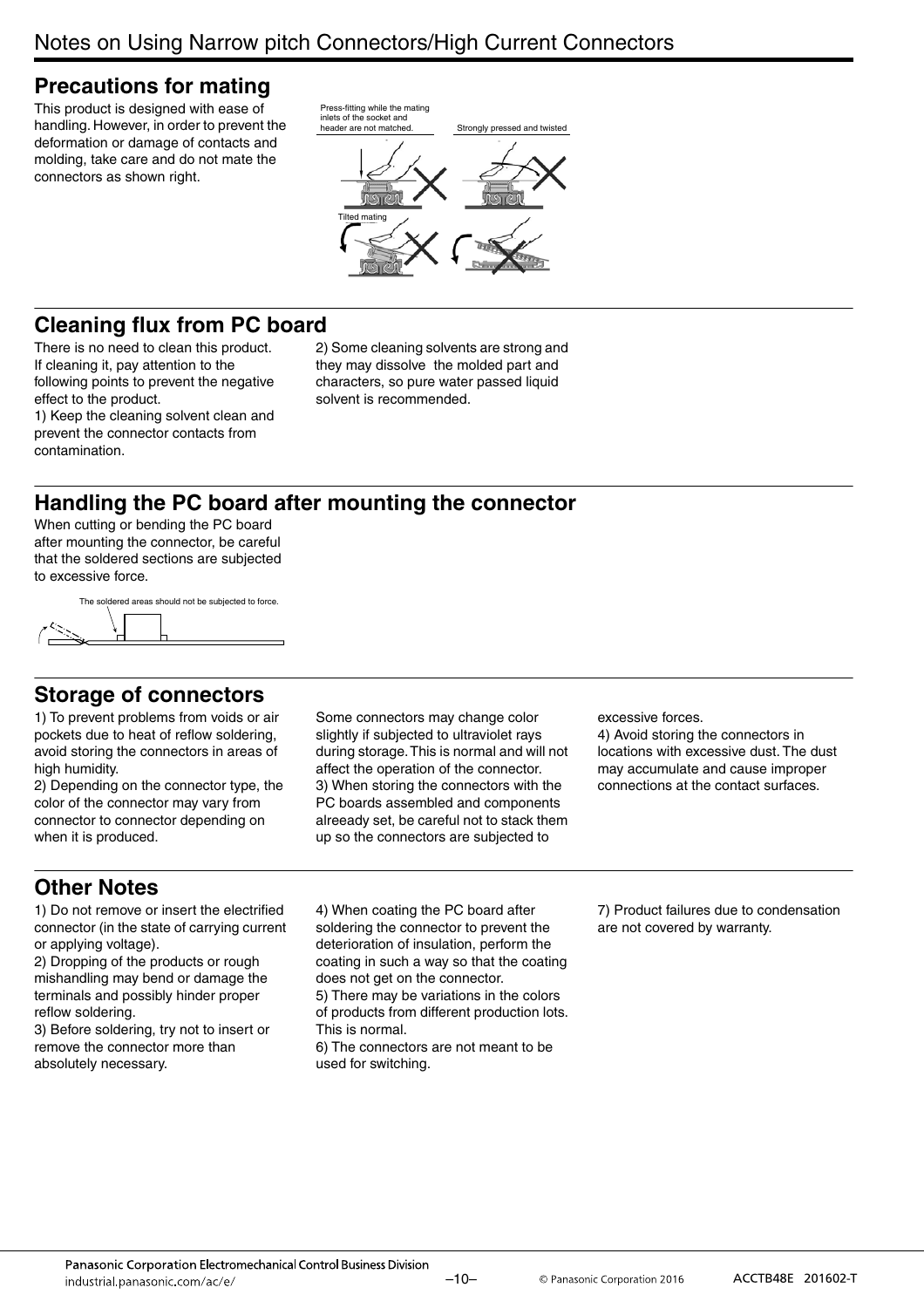## **Regarding sample orders to confirm proper mounting**

When ordering samples to confirm proper mounting with the placement machine, connectors are delivered in 50 piece units in the condition given right. Consult a sale representative for ordering sample units.

Condition when delivered from manufacturing





Please refer to the latest product specifications when designing your product.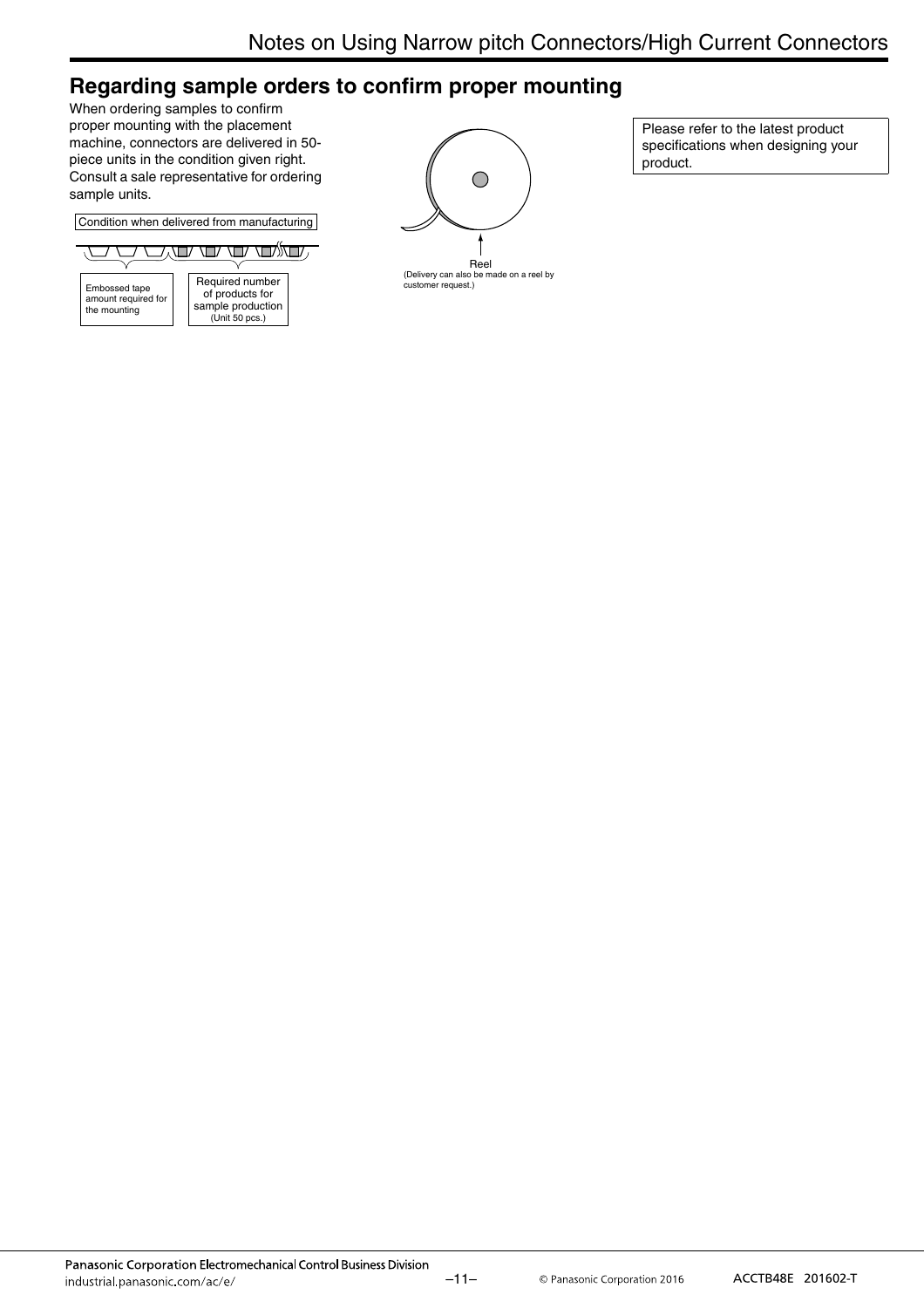Please contact ..........

## Panasonic Corporation

■ 1006, Oaza Kadoma, Kadoma-shi, Osaka 571-8506, Japan industrial.panasonic.com/ac/e/



©Panasonic Corporation 2016

Specifications are subject to change without notice.